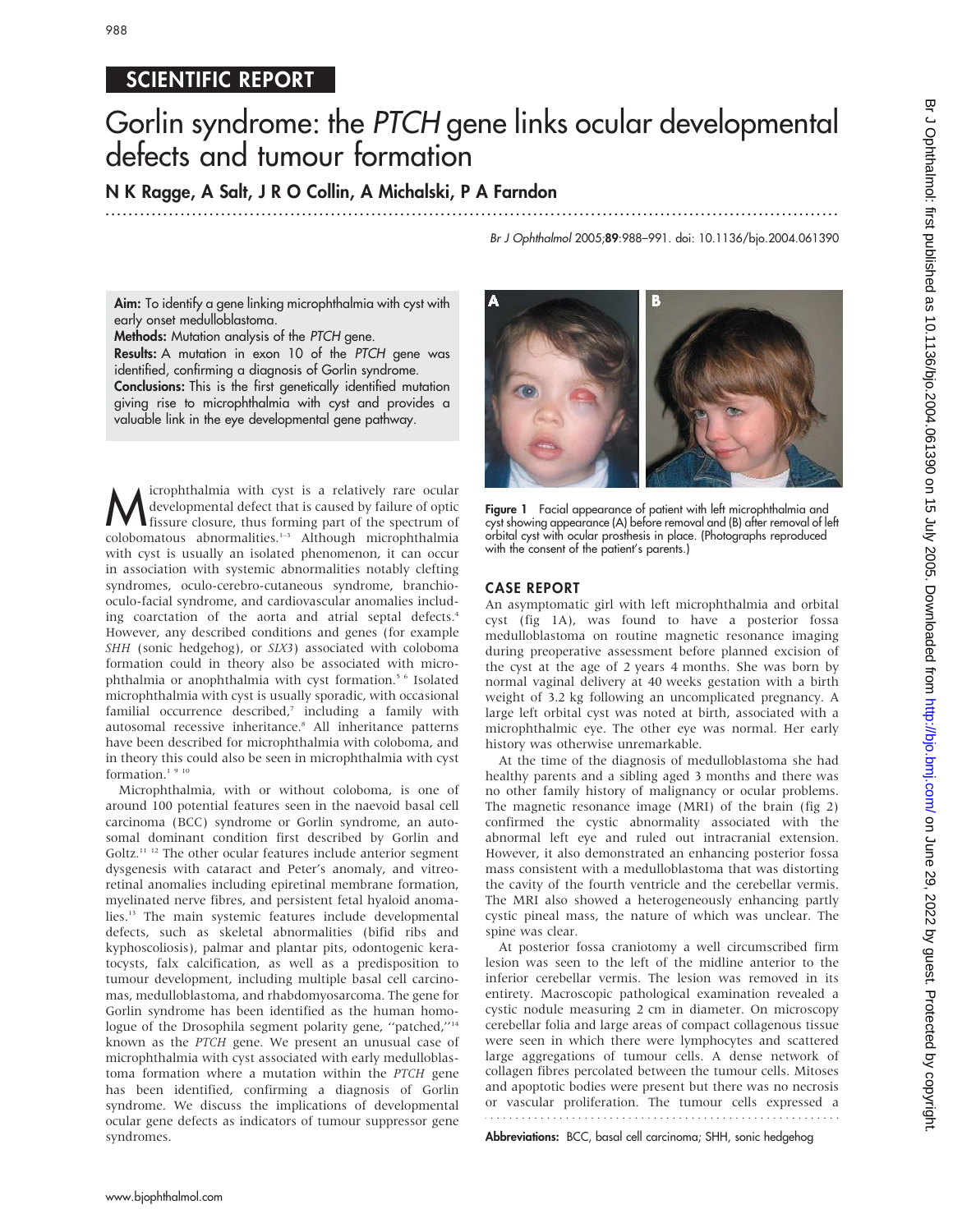

Figure 2 Sagittal section of MRI scan of patient demonstrating enhancing mass in the posterior fossa (long arrow), and a further enhancing lesion in the pineal region (short arrow).

number of neuroectodermal markers (MB84, CD 56, NSE), and the proliferation marker, Ki67, showed a high cell turnover in the cellular areas. In summary the features were consistent with a desmoplastic medulloblastoma.

After surgery, MRI of the brain also showed the previously noted heterogeneously enhancing partly cystic pineal mass but no evidence of residual posterior fossa tumour. Cerebrospinal fluid cytology did not reveal the presence of malignant cells. A Hickman line was inserted for delivery of treatment and bone marrow was harvested. Treatment was with the Infant PNET (primitive neuroectodermal tumour) protocol, which consists of six courses of dose intensive "induction" chemotherapy with growth factor support. This is usually followed by focal radiotherapy and consolidation chemotherapy. Following induction chemotherapy there was no evidence of residual or recurrent tumour. The parents decided against radiotherapy after careful discussion with the treating team and with a second oncologist, because of the possible neuropsychological late effects. Follow up included 3 monthly MRI spine and brain scans. The last was 30 months after surgery with no recurrence demonstrated. She had the orbital cyst excised at the age of 4 years 8 months.

The unusual association of early onset medulloblastoma with microphthalmia suggested this may be Gorlin syndrome and we undertook mutational analysis of the PTCH gene.

#### Methodology

Exons of the PTCH gene were screened by combined SSCP and heteroduplex analysis.<sup>15</sup> Exons that showed a variant band pattern were sequenced to confirm the presence of a mutation.

#### RESULTS

A deletion of G at nucleotide position 1402 within exon 10 of the PTCH gene was detected by sequencing. This frameshift mutation results in the introduction of a stop codon within exon 10 and is predicted to result in the translation of a truncated PTCH protein (fig 3). Neither parent had this mutation on sequencing of lymphocyte DNA.

#### **DISCUSSION**

Although ocular phenotypes listed for Gorlin syndrome include microphthalmia and coloboma, these are relatively rare signs and no case of microphthalmia with cyst has been





The mutation is predicted to truncate the protein where shown with complete loss of function

As one copy of the gene is still functioning normally, it would be expected that the patient has half the level of normally functioning patched protein

Figure 3 (A) DNA sequencing of patched gene in our patient shows deletion of ''G'' at nucleotide position 1402. (B) Predicted effect on the patched protein. Deletion of G causes a frameshift and subsequent stop codon which prematurely truncates the protein made from that copy of the gene. (C) Predicted effect of mutation on patched protein. The normal patched protein consists of 12 transmembrane domains and two large hydrophilic extracellular loops. The transmembrane domains show 100% homology between mouse and human. The mutation is predicted to truncate the protein at the position marked with a cross leading to complete loss of function of that copy, and therefore haploinsufficiency.

previously reported. It is now well established that microphthalmia with cyst is a developmental defect caused by failure of the optic fissure to close and forms part of the coloboma spectrum of ocular developmental anomalies.<sup>1-3</sup> The identification of a mutation within the PTCH gene, the gene known to give rise to Gorlin syndrome, highlights the importance of this gene in the ocular development gene pathway, particularly in the successful closure of the fetal fissure.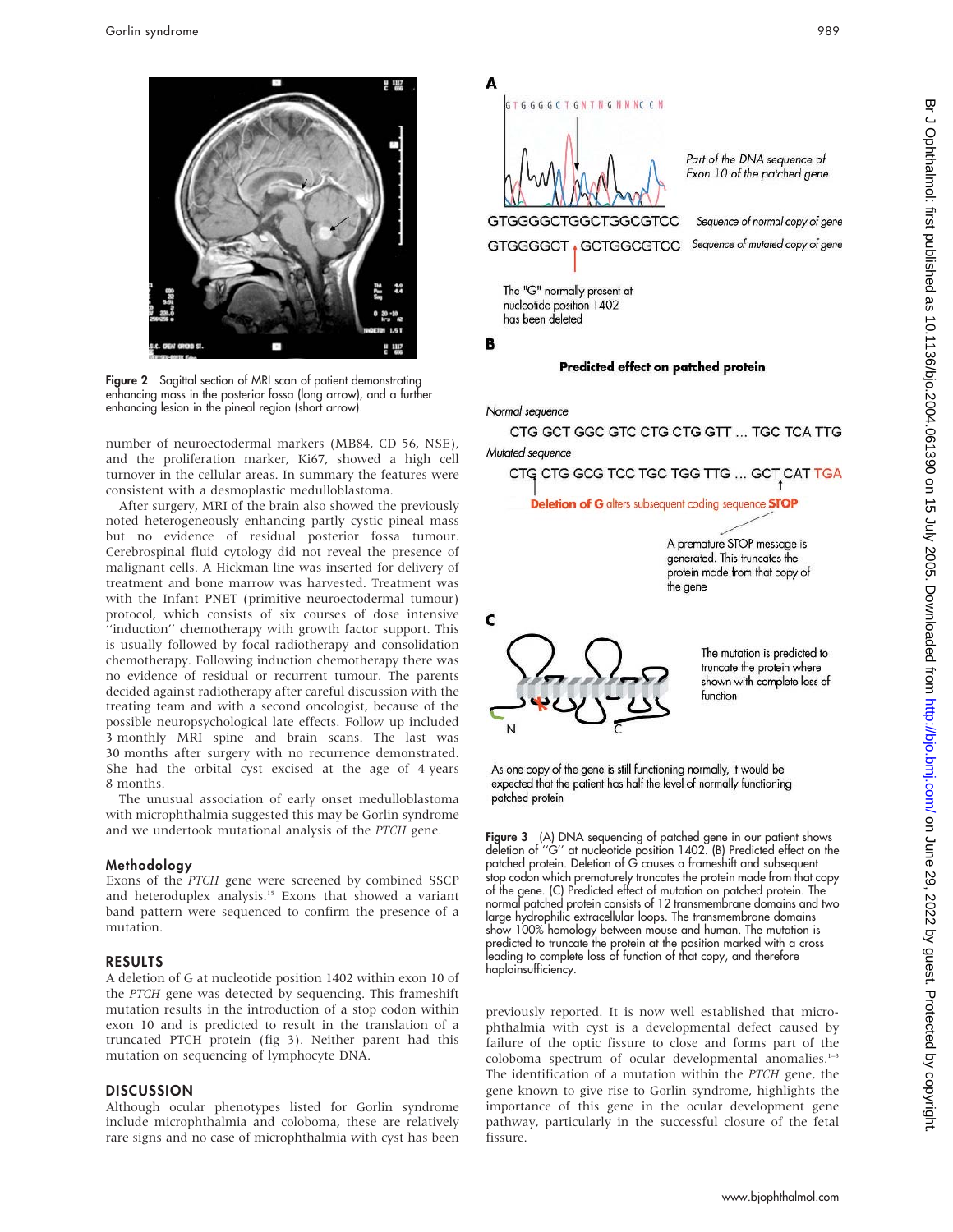The eye develops by a precisely orchestrated sequence of interdependent morphogenetic programmes allowing inductive interactions between tissues of different embryonic origin. All these ocular developmental processes are controlled by a complex network of regulatory genes which are

co-expressed in precise temporal and spatial patterns to form various eye compartments. These genes are highly conserved across species. These same developmental genes are also expressed in other parts of the developing embryo and are important in organogenesis of other systems. Such observations provide an explanation for the plethora of associated phenotypes seen in cases of anophthalmia-microphthalmia.

The gene PTCH is an important developmental regulator and tumour suppressor gene. The PTCH protein is a binding protein for SHH—which is crucial to many aspects of developmental patterning in the vertebrate embryo. PTCH functions with SHH as part of a dosage sensitive pathway resulting in activation of downstream target genes, including Smoothened and GLI.<sup>16</sup> During central nervous system development, SHH is required for ventral specification along the entire neural axis. Heterozygous mutations within the SHH gene in humans can lead to holoprosencephaly, cyclops, and microphthalmia with coloboma.<sup>5 6</sup> 17-19 Mice homozygous for mutations in the Ptch gene die as embryos and have massive neural tube defects.<sup>20</sup> Heterozygote Ptch+/- mice are larger than wild type mice, and have hindlimb defects (for example, polydactyly or syndactyly), medulloblastomas, and soft tissue tumours.<sup>21</sup> Of interest, mutations in Ptch in mice also cause vitreoretinal abnormalities similar to those seen in the human.<sup>13</sup>

The PTCH gene is an especially interesting gene since it acts both as a developmental gene and as a tumour suppressor gene akin to the retinoblastoma gene.<sup>22</sup> The congenital anomalies are associated with a mutation in one copy of the PTCH gene and are predicted to be caused by gene dosage alterations in the hedgehog pathway during development. Our patient had a truncating PTCH mutation in one allele reducing the predicted amount of PTCH protein by 50%. As her structural eye malformation was unilateral (the most usual pattern in Gorlin syndrome<sup>13</sup>) PTCH haploinsufficiency must interact with other localised effects such as the other genes expressed in the immediate vicinity, critical timing periods, and external factors. Loss of function of the second  $PTCH$  allele leads to the formation of jaw cysts, $23$  basal cell carcinomas, $24$  and in medulloblastoma, $25$  26 as presumably in this case.

The identification of the mutation within the PTCH gene, and therefore a firm diagnosis of Gorlin syndrome, is important for several reasons. Firstly, it provides an explanation to the family for an apparently rare coincidence of a serious ocular developmental defect and early onset potentially life threatening medulloblastoma. Secondly, an understanding of the more benign natural history of early medulloblastoma in Gorlin syndrome provides reassurance to the family and clinicians and supports the serendipitous decision to withhold radiotherapy because of the risk of developing hundreds of BCCs in the treatment zone.<sup>27 28</sup> Indeed, in future, analysis of the gene expression patterns within medulloblastomas may assist in predicting the likely response to various chemotherapeutic agents.<sup>26</sup> Thirdly, a knowledge of other potential features of Gorlin syndrome can lead to appropriate screening—for example, for odontogenic cysts, and advice about sun avoidance and use of sunscreen that may result in a reduction in the development of BCCs. Finally, genetic testing can be offered to the family to identify other members at risk so that surveillance for complications can be instituted.

Although often helpful in confirming the diagnosis,<sup>29</sup> skull, chest, and spine radiographs were not undertaken in our patient's case because a pathogenic mutation had been identified on DNA analysis. Her continuing management for Gorlin syndrome<sup>30</sup> will include orthopantograms for jaw cysts from about 8 years of age and detailed skin examination from puberty for BCCs.

As result of this study further work is in progress to screen other patients with microphthalmia-anophthalmia and other clinical abnormalities—for example, cleft lip-palate, midline abnormalities to establish the prevalence of PTCH mutations, which may not result in full Gorlin syndrome. We would like to draw attention to the association between developmental eye anomalies and tumour suppressor genes syndromes and to alert clinicians to potential future tumour development in those patients with apparently isolated developmental eye anomalies.

#### ACKNOWLEDGEMENTS

We would like to thank the family for their participation in our study and West Midlands Regional Genetics Laboratory, Birmingham Women's Hospital, Edgbaston, Birmingham for performing the molecular analysis. Nicola Ragge is a senior surgical scientist supported by the Academy of Medical Sciences/The Health Foundation.

## .....................

Authors' affiliations

N K Ragge, A Salt, J R O Collin, Adnexal Service, Moorfields Eye Hospital, London, UK

N K Ragge, Department of Human Anatomy and Genetics, University of Oxford, Oxford, and Department of Ophthalmology, Birmingham Children's Hospital, Birmingham, UK

A Salt, A Michalski, Great Ormond Street Hospital for Children, London, UK

P A Farndon, Clinical Genetics Unit, Birmingham Women's Hospital, Birmingham, UK

Ethical approval: This patient and family were part of a research study that was carried out with full ethical approval obtained from the ethics committee, Moorfields Eye Hospital, London, UK.

Correspondence to: Nicola K Ragge, MD, FRCPCH, FRCOphth, Department of Human Anatomy and Genetics, South Parks Road, Oxford OX1 3QX, UK; nicky.ragge@anat.ox.ac.uk

Accepted for publication 9 December 2004

#### **REFERENCES**

- 1 Ravine D, Ragge NK, Stephens D, et al. Dominant coloboma-microphthalmos syndrome associated with sensorineural hearing loss, hematuria, and cleft-lip/ palate. Am J Med Genet 1997;**72**:227–36.
- 2 Ragge NK, Ravine D, Wilkie AOM. Dominant inheritance of optic pits. Am J Ophthalmol 1998;125:124.
- 3 McLean CJ, Ragge NK, Jones RB, et al. The management of orbital cysts associated with congenital microphthalmos and anophthalmos.<br>*Br J Ophthalmol* 2003;**87**:860–3.
- 4 McLean JR, Boswell R, O'Donnell J. Cloning and molecular characterization of a metabolic gene with development functions in Drosophila. I. Analysis of the ead function of Punch. Genetics 1990;126:1007–19
- 5 Schimmenti LA, de la Cruz J, Lewis RA, et al. Novel mutation in sonic hedgehog in non-syndromic colobomatous microphthalmia. Am J Med Genet 2003;116A:215–21.
- 6 Dubourg C, Lazaro L, Pasquier L, et al. Molecular screening of SHH, ZIC2, SIX3, and TGIF genes in patients with features of holoprosencephaly spectrum:<br>mutation review and genotype-phenotype correlations. *Hum Mutat* 2004;24:43–51.
- 7 Leatherbarrow B, Kwartz J, Noble JL. Microphthalmos with cyst in monozygous twins. J Pediatr Ophthalmol Strabismus 1990;27:294–8.
- 8 Porges Y, Gershoni-Baruch R, Leibu R, et al. Hereditary microphthalmia with colobomatous cyst. Am J Ophthalmol 1992;114:30–4.
- 9 Lehman DM, Sponsel WE, Stratton RF, et al. Genetic mapping of a novel Xlinked recessive colobomatous microphthalmia. Am J Med Genet 2001;101:114–19.
- 10 Bar-Yosef U, Abuelaish I, Harel T, et al. CHX10 mutations cause nonsyndromic microphthalmia/anophthalmia in Arab and Jewish kindreds. Hum Genet 2004.
- 11 Gorlin R, Goltz R. Multiple nevoid basal cell epithelioma, jaw cysts and bifid rib: a syndrome. N Engl J Med 1960;262:908.
- 12 Manners RM, Morris RJ, Francis PJ, et al. Microphthalmos in association with Gorlin's syndrome. Br J Ophthalmol 1996;80:378.